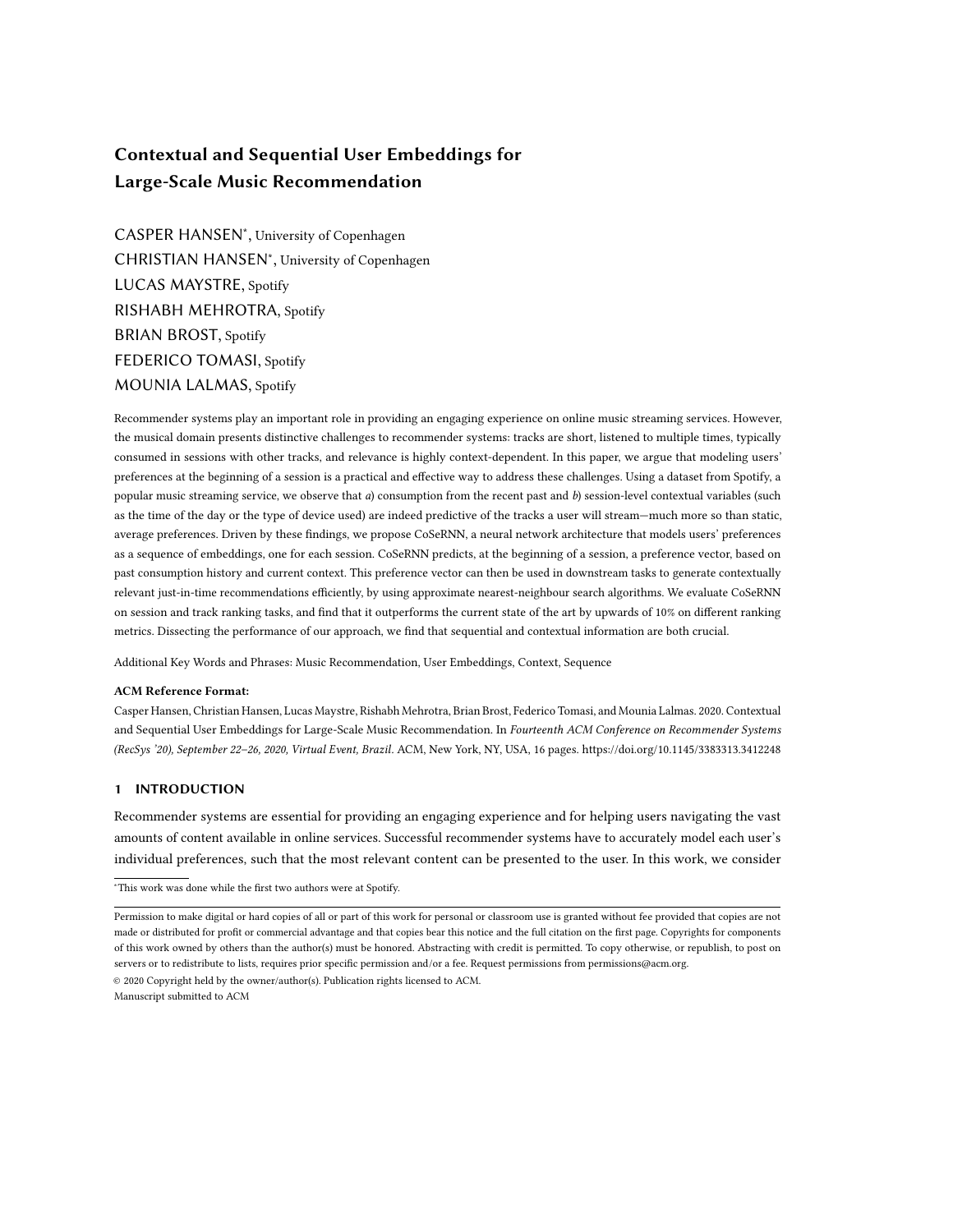online music streaming services, which have become increasingly popular in the past decade. By letting users access millions of tracks at the click of a button, they are contributing to democratizing access to music. However, in contrast to other well-studied domains (such as recommending books, movies or clothes), music recommender systems face distinctive challenges [\[30\]](#page-14-0). Tracks are short, and therefore often consumed together with other tracks; we refer to such a set of tracks listened to in short succession as a session. A given session often contains tracks from the user's recent consumption history [\[1\]](#page-14-1), suggesting that the *sequence* of sessions captures essential information about users' changing preferences. Additionally, the relevance of tracks is highly contextual, and preferences depend, among others, on the time of the day and the current season [\[24\]](#page-14-2). We seek to embrace these distinctive characteristics to produce a better, more accurate model of user preferences. We focus on the following problem: for a given user, we are interested in predicting, at the beginning of a session, which tracks the user will listen to during the session. We assume that we have access to the user's past consumption and to information about the current context. This formulation of the problem enables generating recommendations that are not only matching the user's global tastes, but are also tailored to the specific context and situation they currently find themselves in. While generic context-aware recommender systems have been studied in the past [\[28\]](#page-14-3), little work has been focused on music recommendation. We aim to address this gap.

We begin our investigation by exploring a dataset from an online music streaming service, containing detailed information about the tracks streamed during a two months period for a sample of 200,000 users. We define context as the time of the day (morning, afternoon, etc.) and the device used to access the service (mobile, desktop, etc.) We find clear evidence that, for a given user, sessions sharing the same context (e.g., sessions happening in the morning) are more similar to each other than to sessions from a different context. We also find that the more the tracks a user listens to during a session deviate from their average preferences, the more likely they are to hit the skip button-a negative satisfaction signal. Deviations from the user's average preferences may be due to contextual changes (such as morning vs. evening), but also to preference drifts that are captured in recent sessions. These observations are consistent with our hypothesis: accurately modeling sequential and context-specific intents is important to ensure high user satisfaction across all sessions.

Taken together, these findings support the idea of learning sequence and context-aware models of user preferences. To this end, we introduce CoSeRNN.<sup>[1](#page-1-0)</sup> Our starting point is a vector-space embedding of tracks, where two tracks are close in space if they are likely to be listened to successively. Given this space, CoSeRNN models user preferences as a sequence of context-dependent embeddings (points in the track space), one for each session. At its core, it is a variant of a recurrent neural network that takes as input, for each session, the current session context and a representation of the user's past consumption. Given these, the model is trained to output an embedding that maximizes the cosine similarity to the tracks played during the session. Interestingly, we find that the most effective way to produce this embedding is to fuse a long-term, context-independent vector (intuitively capturing a user's average tastes) with a sequence and context-dependent offset (capturing current and context-specific preferences).

We evaluate our approach experimentally against multiple competing baselines on  $a$ ) a session ranking task, where the goal is to discriminate between the current session and previous ones, and b) a track ranking task, where the goal is to predict which tracks a user will listen to in the current session. Our approach performs significantly better than competing approaches: we observe gains upwards of 10% on all ranking metrics we consider. We study these results in depth. First, we break them down by context, and observe that CoSeRNN exhibits the biggest gains on infrequent contexts. Second, we perform an ablation study and discover that combining both sequential and contextual information

<span id="page-1-0"></span><sup>&</sup>lt;sup>1</sup>Contextual and Sequential Recurrent Neural Network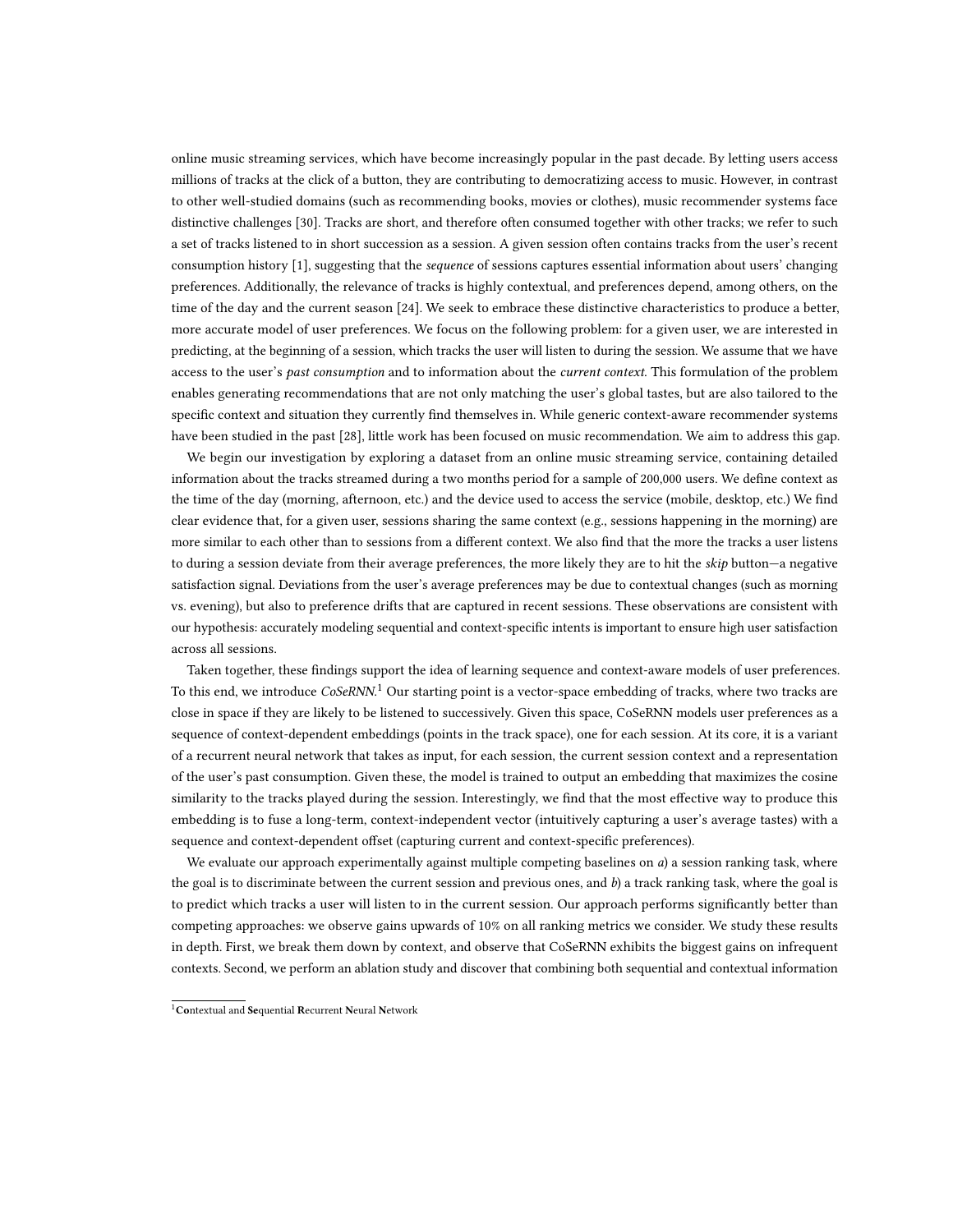is crucial to achieve high accuracy. In summary, CoSeRNN sucessfully demonstrates the benefits of modeling preferences at the session level.

Setting predictive performance aside, we believe that our design choices also highlight an interesting point in the recommender systems solution space. Broadly-speaking, our method falls within the realm of representation learning, which postulates that low-dimensional embeddings provide an effective way to model users and items [\[20,](#page-14-4) [21\]](#page-14-5). Whereas most of the work in this area has been focused on jointly learning user and item embeddings, we choose a different path, and instead take advantage of an existing track embedding space. By decoupling track and user embeddings, and learning the latter based on the former, we ensure interoperability with other models seeking to address problems that are distinct from contextual or sequential recommendations—our focus in this paper. In addition, and similarly to [\[21\]](#page-14-5), our model does not seek to directly predict the individual tracks inside a session; instead, it generates a session-level user embedding, and relies on the assumption that tracks within the session lie inside a small region of the space. Relevant tracks can then be found efficiently using approximate nearest-neighbor search [\[2\]](#page-14-6). This choice enables our method to scale to millions of tracks effortlessly.

Outline & Contributions. After briefly discussing related work (Section [2\)](#page-2-0) and describing our dataset (Section [3\)](#page-3-0), we investigate the following two research questions.

- RQ1 Does music consumption depend on context? By means of simple analyses, we show clear evidence of contextual patterns in music consumption (Section [4\)](#page-5-0) and thus answer the question in the affirmative.
- RQ2 Can sequential and context-dependent user embeddings better anticipate a user's music consumption? We address this question by presenting CoSeRNN, a sequence and context-aware model of user preferences (Section [5\)](#page-7-0), and demonstrate that it can achieve state-of-the-art results on several prediction tasks (Section [6\)](#page-9-0). We make our implementation of CoSeRNN publicly available.<sup>[2](#page-2-1)</sup>

## <span id="page-2-0"></span>2 RELATED WORK

Recommender systems can be broadly categorized as using *explicit* or *implicit* feedback, depending on how users are assumed to indicate their preferences [\[20\]](#page-14-4). They can be further categorized based on which information is available besides user feedback. This includes content-based [\[25\]](#page-14-7), sequence-aware [\[27\]](#page-14-8), context-aware [\[28\]](#page-14-3), and collaborative filtering recommender systems [\[20\]](#page-14-4). In practice, the ideas underlying these various approaches can be combined to match the exact problem setting at hand. Traditionally, matrix and tensor factorization approaches have been widely successful for recommendation tasks [\[10,](#page-14-9) [20\]](#page-14-4), but recently deep learning based techniques [\[37\]](#page-15-0), specifically recurrent neural networks, have received increasing interest, due to their ability to model the sequential nature of user-item interactions effectively [\[3,](#page-14-10) [9,](#page-14-11) [21,](#page-14-5) [29,](#page-14-12) [35\]](#page-15-1). Our model is based on a recurrent neural network, and as such shares similarities with this line of work.

Of particular relevance to us is session-aware recommendation [\[27\]](#page-14-8), where the focus is on modeling users' preferences and intents during a specific session. Early work on session recommendation utilized Markov chains to predict the next action within a session [\[40\]](#page-15-2), and was later extended to Markov decision processes [\[31\]](#page-14-13). However, if higher order models are used, then the state space grows too large and becomes impractical. To this end, recurrent neural network models have proven useful, especially for sequential click prediction tasks [\[15,](#page-14-14) [38\]](#page-15-3), where parallel mini-batches and ranking losses lead to large performance increases over earlier work. Other approaches focus on directly exploiting user behaviour to improve performance, e.g., by explicitly modelling repeat consumption [\[1,](#page-14-1) [7,](#page-14-15) [29\]](#page-14-12). In contrast to previous

<span id="page-2-1"></span><sup>&</sup>lt;sup>2</sup>Code for CoSeRNN available at [https://github.com/spotify-research/cosernn.](https://github.com/spotify-research/cosernn)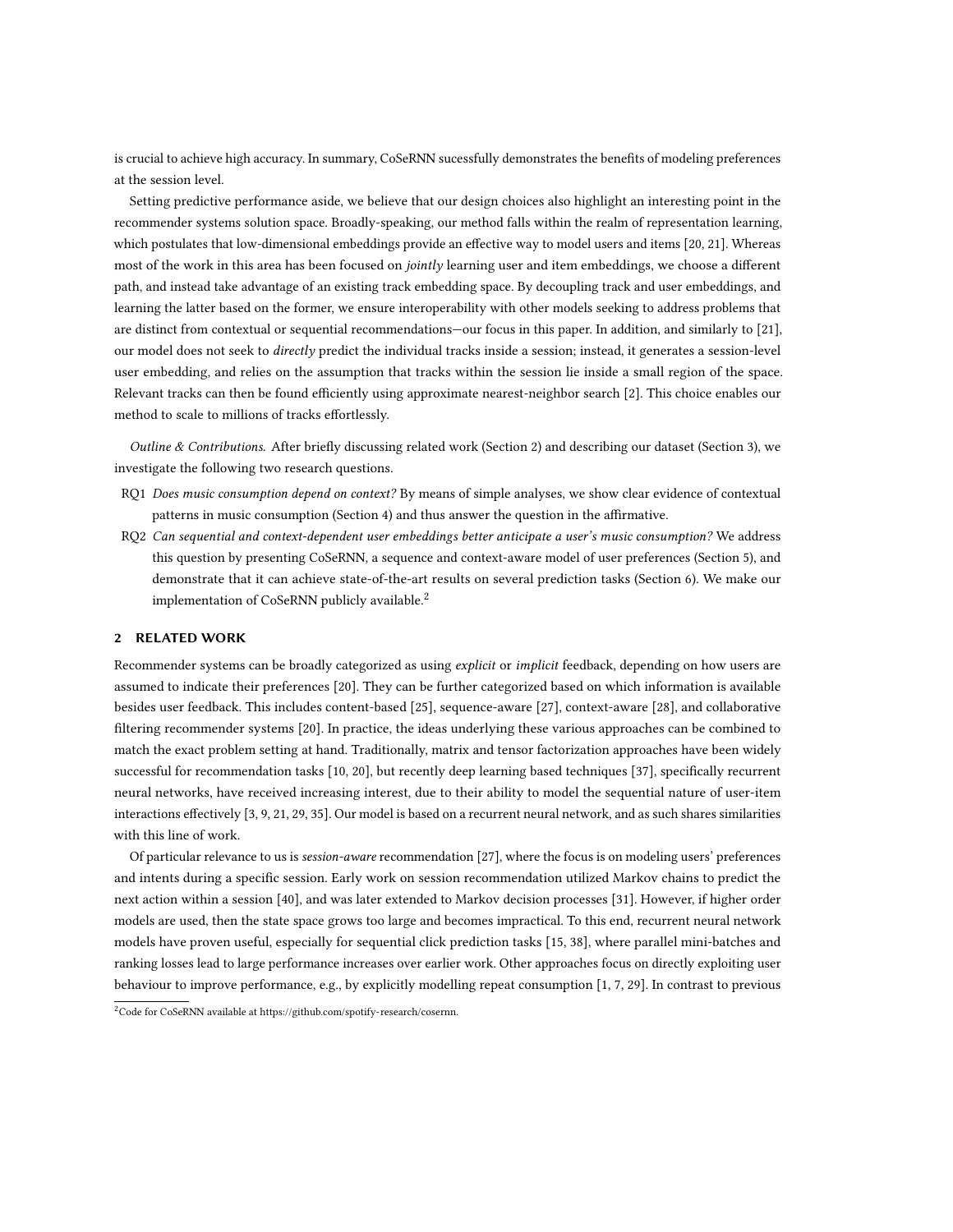work, we consider a slightly different setting: we seek to model user preferences at the beginning of a session but before observing any user interaction. We also assume access to explicit information about the context.

The session-based recommender systems described above are similar to the generic next-item recommendation setting [\[9,](#page-14-11) [19,](#page-14-16) [36\]](#page-15-4), but typically session-based methods directly exploit the similarities between items within the same session. Related tasks include predicting the first item in the next session [\[29\]](#page-14-12), as well as predicting all items in the next session (also known as next-basket recommendation in the e-commerce domain) [\[34\]](#page-15-5). However, as the number of possible items grows, predicting every individual item in a session becomes intractable due to the combinatorial number of possibilities. In this paper, we overcome this problem by representing sessions compactly using embeddings. Thus, our setting is similar to the next-item recommendation setting, since ultimately we predict a single embedding representing an entire session.

The idea of predicting the embedding of the next item, rather than the item itself, has been recently investigated [\[21\]](#page-14-5). Given an embedding, recommendations are then based on inexpensive similarity computations, which allows for very large item pools [\[2\]](#page-14-6). JODIE [\[21\]](#page-14-5) learns dynamic user and item embeddings through a coupled recurrent neural network, where the item embeddings are based on learning a future user embedding projection. In addition to dynamic embeddings, JODIE also uses static embeddings that represent the long-term stationary properties of users and items, respectively. In contrast to JODIE, our approach does not explicitly project the user embedding, but rather learns it implicitly in the recurrent neural network component of our model. Also, we represent long-term user properties as an explicit combination of all previous sessions, and let the model learn a sequence and context-dependent offset vector that is fused with the long-term representation.

## 2.1 Music Recommendation

Music recommender systems present different challenges compared to recommender systems applied to movies, books, and other products [\[30\]](#page-14-0). The major differences are with regards to the duration of an item (e.g., a song is typically much shorter than a movie) and consumption type and intent (music streaming is inherently sequential and highly contextual). Some of these unique characteristics have previously been explored in the setting of playlist generation [\[4,](#page-14-17) [8\]](#page-14-18). Others have investigated the effects of context [\[6,](#page-14-19) [14,](#page-14-20) [33\]](#page-15-6), location [\[17\]](#page-14-21), and even the weather [\[26\]](#page-14-22). However, these studies usually rely on small-scale datasets and do not explore the impact of context on recommendation accuracy and performance. In contrast, our work takes advantage of a large-scale dataset from a leading music streaming service, and evaluates the predictive performance of a context and sequence-aware model on concrete recommendation tasks. Finally, we note that whereas we focus on the sequence of sessions in this work, prior work on the publicly available Spotify Music Streaming Sesssions Dataset [\[5\]](#page-14-23) addressed the problem of within-session sequencing.

## <span id="page-3-0"></span>3 DATASET

In this section, we introduce a dataset from Spotify, an online music streaming service. Through Spotify, users have on-demand access to millions of music tracks.<sup>[3](#page-3-1)</sup> We focus on so-called *premium* users, who enjoy an unrestricted, ad-free streaming experience. We consider the listening history of a sample 200,000 users from April 1<sup>st</sup> to May 31<sup>st</sup> 2019. We group listening history into sessions, where we define a session as the set of music tracks consumed in a given time interval, such that two sessions are separated by at least 20 minutes of inactivity. On average, users in the dataset have 220 sessions during the two-month period, and each session consists of 10 tracks on average.

<span id="page-3-1"></span><sup>3</sup> See: [https://newsroom.spotify.com/company-info/.](https://newsroom.spotify.com/company-info/)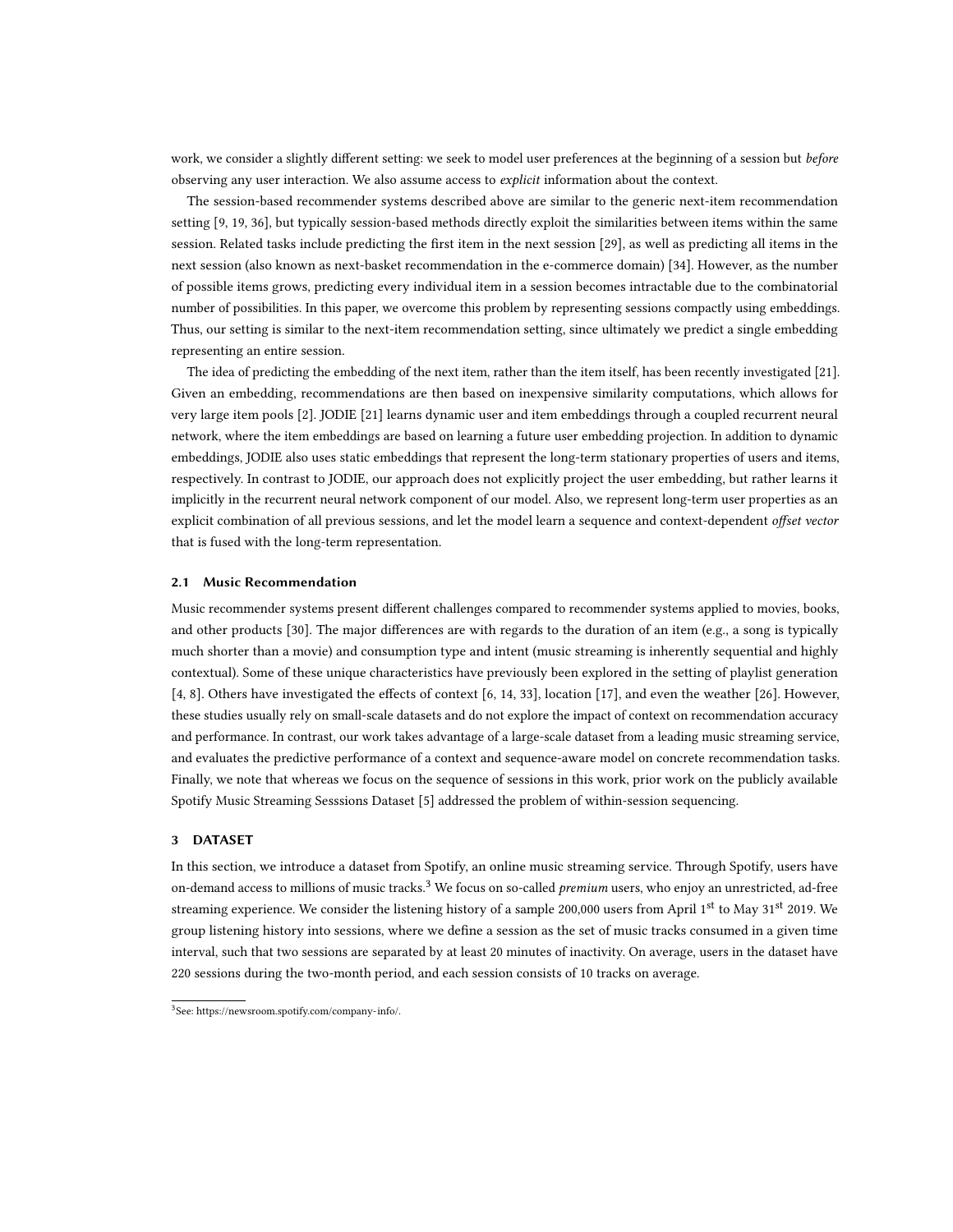#### 3.1 Session-Level Information

Each session is annotated with detailed information, including  $a$ ) the set of tracks played during the session,  $b$ ) which tracks were skipped, c) the stream source (user playlist, top charts, etc., collectively denoted  $Z$ ), d) a timestamp representing the start of the session, and  $e$ ) the device used to access the service. We process this information into a set of features, presented in Table [1.](#page-4-0) The contextual features available at the beginning of the session,  $D_t$ ,  $H_t$  and  $Y_t$ , can be categorized into two types:

- Time context. We use day of the week  $D_t$  and time of the day  $H_t$ . Note that even though, in Section [4,](#page-5-0) we partition sessions by using  $D_t$  only, both features are used for the model described in Section [5.](#page-7-0)
- Device context. In addition, we consider the device  $Y_t$  used by the user to access the service at the beginning of a session. We restrict ourselves to the major devices:  $\mathcal{Y} = \{ \text{mobile}, \text{ desktop}, \text{speaker}, \text{web}, \text{table} \}.$

We choose these features as our contextual variables because we believe that they are both important and widely available. Nevertheless, our framework is independent of the particular choice of context and other information (either explicit or implicit) such as mood, activity, or intent can be integrated effortlessly, if available.

The music listened by the user during the session is summarized using three 40-dimensional session embeddings,  $s_t$ ,  $s_t^+$ ,  $s_t^-$ . These are described in Section [3.3,](#page-4-1) building upon the description of track embeddings.

<span id="page-4-0"></span>Table 1. Summary of the features extracted from a session  $t$  contained in the dataset.

## 3.2 Track Embedding

We embed tracks in a latent semantic space using the word2vec continuous bag-of-word model [\[23\]](#page-14-24) on a set of user-generated playlists. In short, the model learns 40 dimensional real-valued unit-norm embedding for each track, such that two tracks that are likely to co-occur in a playlist are close to each other in the embedding space, and vice-versa. The similarity between two tracks can then be computed simply by using the cosine similarity between their embeddings. The specific embedding space that we use has previously been shown to work well for music recommendation [\[22\]](#page-14-25).

| Symbol       | Description                     | Domain                |  |  |
|--------------|---------------------------------|-----------------------|--|--|
| D,           | Day of the week                 | $\{1, \ldots, 7\}$    |  |  |
| $H_t$        | Time of the day                 | $\{0, \ldots, 23\}$   |  |  |
| Y,           | Device                          | y                     |  |  |
| N,           | Number of tracks in session     | $\mathbb{N}_{>0}$     |  |  |
| $\Delta_{t}$ | Time since last session         | $\mathbb{R}_{\geq 0}$ |  |  |
| $z_t$        | Stream source                   | Z                     |  |  |
| $s_t$        | Session embedding, all tracks   | $\mathbb{R}^{40}$     |  |  |
| $s_t^+$      | Session embedding, played only  | $\mathbb{R}^{40}$     |  |  |
| $s_{t}^{-}$  | Session embedding, skipped only | $R^{40}$              |  |  |

It should be noted that, in principle, track embeddings and user embeddings could be learned jointly. By decoupling the two, we simplify the development of multiple models with different goals and improve the scalability of our approach, as discussed in Section [1.](#page-0-1)

#### <span id="page-4-1"></span>3.3 Session Embedding

The way we represent sessions builds on the track embedding model. In fact, we represent a session simply as an average of the embedding of the tracks it contains. The assumption is that, within a session, tracks cluster around a small region of the embedding space, $^4$  $^4$  and as such the average track embedding provides a compact summary of the session's content. We consider three embedding variants for a given session t, all normalized to unit length:  $s_t$ 

<span id="page-4-2"></span> $4$ We validate this assumption empirically using track and session ranking tasks in Section [6.](#page-9-0)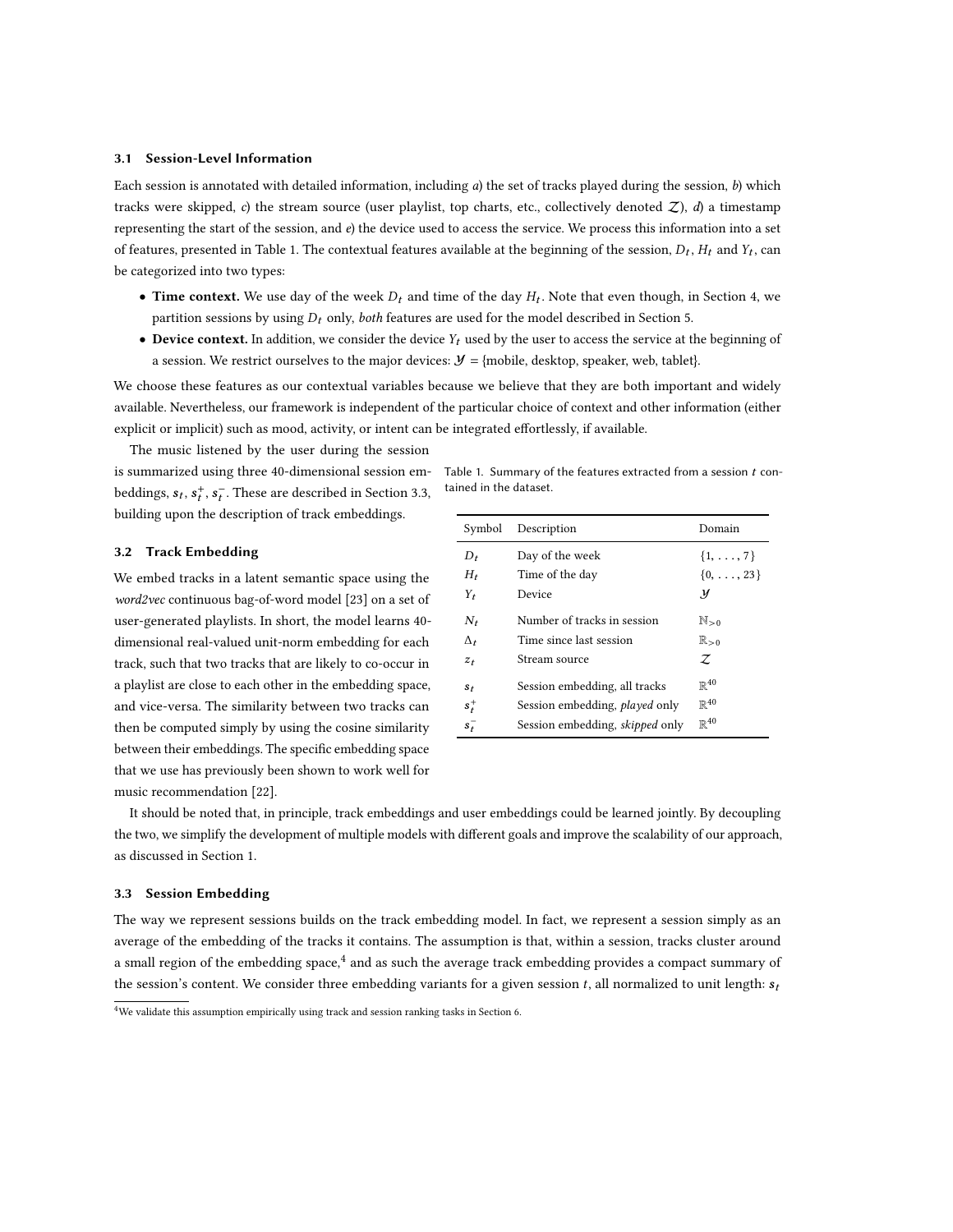<span id="page-5-2"></span>

Fig. 1. Left: histograms of session context. Right: proportion of users with at least one session within a context.

represents the average of all tracks, while  $s_t^+$  and  $s_t^-$  represent the average of played and skipped tracks, respectively. .<br>Considering played and skipped tracks separately provides a more detailed picture of session-level user preferences.

Our definition of session embedding is computationally-efficient: if we also model user preferences by using a unit-norm vector in the same embedding space (as we do in Section [5\)](#page-7-0), we can compute the cosine similarity to a given session's embedding using a dot product. Due to the distributive property of the dot product, the result can be thought of as the average relevance of each track to the user—all using a single dot product.

Finally, we note that, for long sessions, it is no longer clear whether the context stays constant throughout its duration, and whether the tracks played at the end of the session are related to the ones at the beginning. For this reason, we deliberately consider only the first 10 tracks within a session (equal to the average session length), and discard the rest. We are thus effectively understanding, modeling and predicting the beginning of a session.

## <span id="page-5-0"></span>4 EXPLORATORY ANALYSES

In this section, we demontrate the need for contextual models by studying the influence of context on music consumption. We aim to answer the following sub-questions to RQ1, related to context in music consumption:

- [4.1](#page-5-1) How are sessions distributed according to context, and what is the proportion of users experiencing each type of context?
- [4.2](#page-6-0) Does music consumption vary depending on context?
- [4.3](#page-6-1) How similar are sessions across and within different types of contexts?

These questions provide empirical evidence for considering context in music recommendation. Finally, we investigate how user satisfaction relates to how different a session is from a user's average preferences (see Section [4.4\)](#page-6-2)

#### <span id="page-5-1"></span>4.1 Context Distribution Across Sessions

The majority of sessions, as shown in Figure [1,](#page-5-2) are happening in the afternoon (12pm-5pm) and evening (5pm-8pm). The remaining (46.4%) of sessions are spread out over the remaining time contexts of early morning (6am-9am), morning (9am-12am), late evening (9pm-1am), and night (1am-6am). It is interesting to consider that most users have sessions spanning all types of time contexts, except for the night context, which relates to only 76.5% of users. For the device context, we observe that 88.3% of sessions are happening on mobile devices, 8.6% on desktop, and the remaining ones are split across speaker, web, and tablet. However, similar to the time context, a significant amount of users do have at least one session in one or more of the non-mobile devices. These findings highlight that users consume music across multiple contexts, and that even minority contexts are important to consider, since a large number of users do experience those at some point.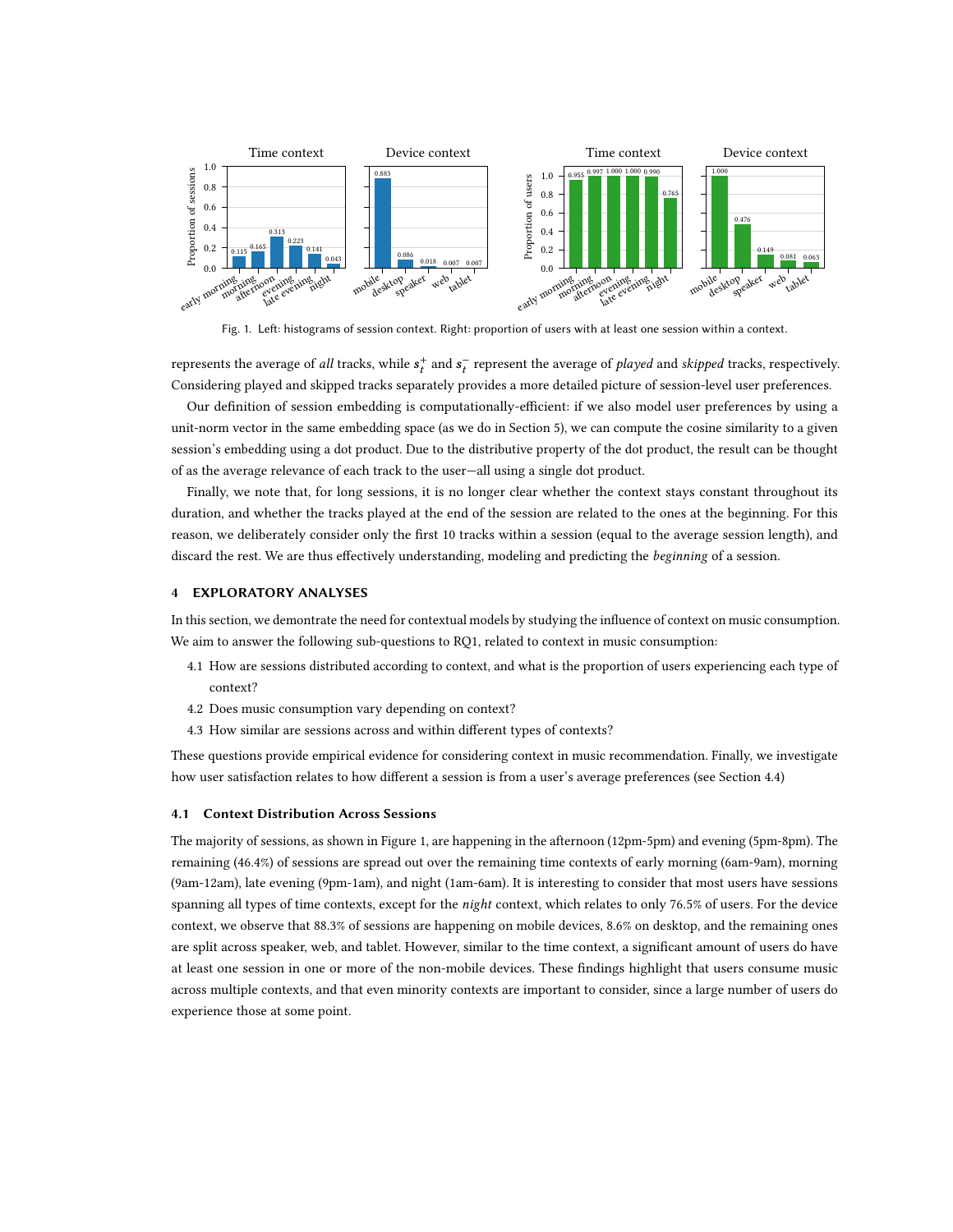<span id="page-6-3"></span>

Fig. 2. Left: boxplots showing the distribution of pairwise cosine similarity for all tracks occurring within each context. Right: Pearson correlation and regression slope of the relation between skip rate and user-session cosine similarity.

#### <span id="page-6-0"></span>4.2 Music Consumption and Context

We investigate if diversity in music consumption depends on context. We collect all tracks appearing in each specific context, and compute the pairwise cosine similarities between tracks within each context. Note that even minority contexts (such as web and tablet) contain millions of plays, meaning that the distributions are well captured for all contexts. Figure [2a](#page-6-3) illustrates the distributions of pairwise similarities by using boxplots. For the time context, we see that minority contexts, such as early morning and night, have significantly larger variability compared to majority sessions such as afternoon and evening. We observe a similar trend for the device context for all non-mobile contexts compared to mobile. This suggests that users have largely different needs in minority contexts, and as such the user embedding needs to incorporate context in order to reliably estimate user needs.

## <span id="page-6-1"></span>4.3 Session Similarity and Context

In the previous section, we performed a global analysis across all tracks from every user within a specific context. Now, we analyse if, for a given user, their sessions within the same context are more similar across different contexts. For each user and each session (the source), we find the nearest session (the target) among all the user's other sessions, and store both the source's and the target's contexts. We then aggregate all the pairs and compute the empirical distribution of the target's context type, conditioned on the source's context type. To correct for the bias induced by the users' distinctive usage patterns (some users might use the service more in some contexts than in others), we subtract from this distribution the marginal probability of each pair of contexts (or, equivalently the empirical distribution obtained when sampling *source* and *target* uniformly at random among the same user's sessions).

Figure [3](#page-7-1) displays the result in the form of heatmaps. The positive diagonal tells us that sessions sharing the same context are indeed more similar than sessions sampled at random. Additionally, for time contexts, those occurring close to each other (e.g., night and evening) also often have small positive values, indicating that sessions even from consequent contexts are more similar than random sessions. This analysis highlights that sessions with the same context do share some similarities, which can be exploited to learn better performing contextual user embeddings.

### <span id="page-6-2"></span>4.4 Contextual Preferences and Skip Rate

In the previous analyses we found evidence of context being useful for providing a more accurate picture of users' preferences. Now, we consider the influence of a better match between user and session embeddings (i.e., higher cosine similarity) on user satisfaction. As a proxy for satisfaction, we measure the skip rate, i.e., the percentage of skipped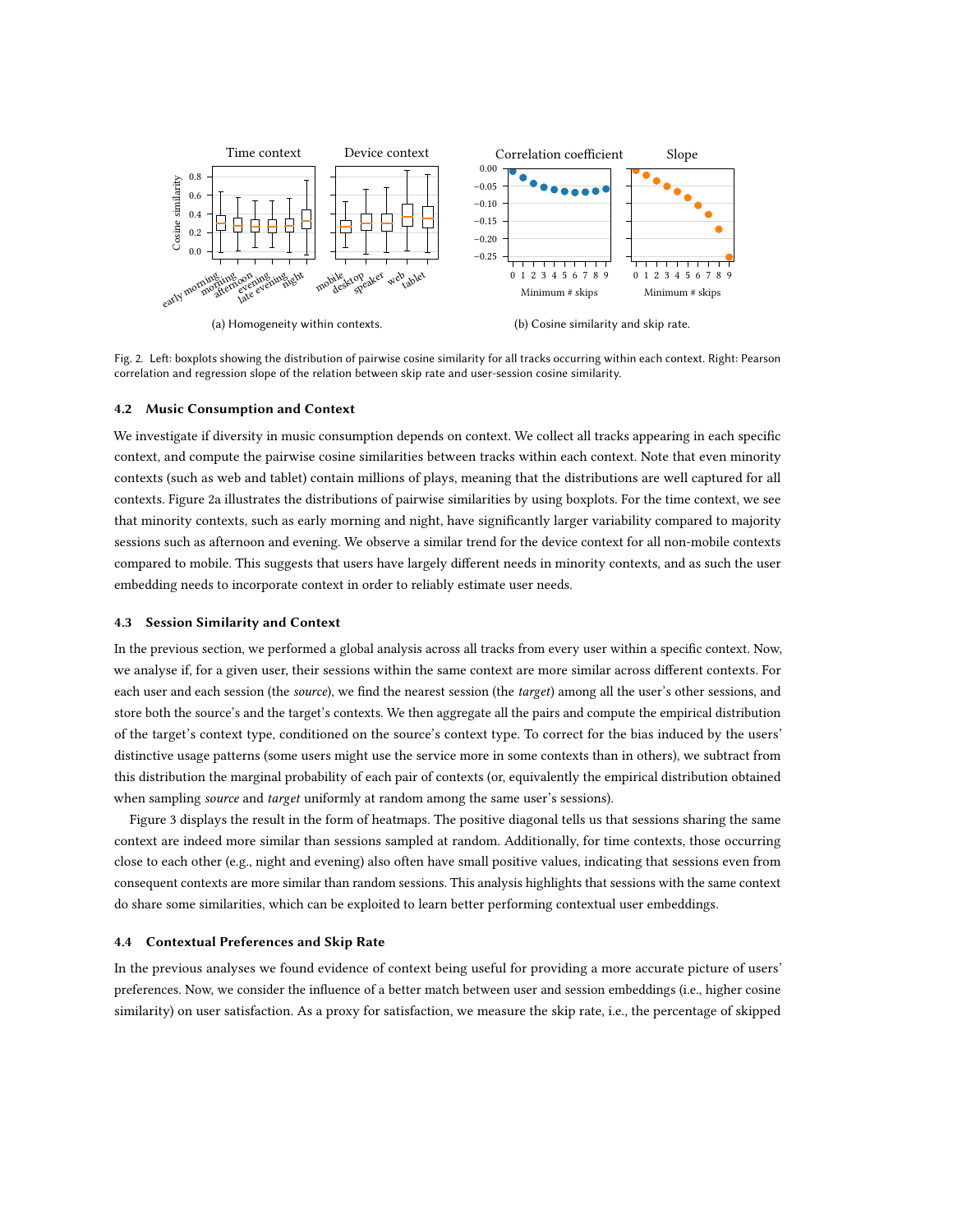<span id="page-7-1"></span>

Fig. 3. Visualization of the probability difference between sampling sessions ranked by their pairwise cosine similarity or randomly. A positive number corresponds to that pair of context types being more similar than a randomly sampled session.

tracks within a session. For the purposes of this analysis, we define the user embedding as an average of the embeddings of all their previous sessions. For each session we record the cosine similarity between the user embedding and the current session's embedding, as well as the skip rate of the session.

Figure [2b](#page-6-3) shows the Pearson correlation coefficient and regression slope between the skip rate and user-session cosine similarity, as a function of the minimum skip rate. By considering sessions with at least  $k$  skips (x-axis in the figure), we filter out sessions with low activity, since a very low amount of skips may simply be due to the user not being actively engaged. We observe that both the correlation coefficient and regression slope are negative. This means that, as users skip more often, the user-session similarity decreases. Additionally, both the correlation coefficient and regression slope generally decrease the larger the minimum number of skips is. We expect that, if we were able to anticipate these "unusual" sessions (i.e., sessions that deviate significantly from a users' average preference), we might be able to improve user satisfaction. As we will demonstrate in the next sections, sequence and context-aware models enable us to achieve that goal.

# <span id="page-7-0"></span>5 CONTEXTUAL AND SEQUENTIAL MODEL

The previous section established the importance of context for understanding users' behaviors. Building on these findings, we now present CoSeRNN, a user-embedding model that captures contextual and sequential preferences at the session level. The aim is to predict, at the very beginning of a session (without observing any explicit action from the user), which tracks will be played during the session, based on features derived from the past consumption history and the current context. Section [5.1](#page-7-2) presents the architecture of our model and Section [5.2](#page-9-1) discusses the procedure we use to train it.

### <span id="page-7-2"></span>5.1 Model Architecture

For conciseness, we consider a single user. For a given a session index  $t$ , we denote the predicted session-level user embedding as  $u_t \in \mathbb{R}^{40}$ , and the observed (ground-truth) session embeddings as  $s_t^-, s_t^+ \in \mathbb{R}^{40}$ , as defined in Section [3.3.](#page-4-1) The model is trained to maximize the similarity between  $u_t$  and  $s_t^+$  (this will be made precise in Section [5.2\)](#page-9-1). A diagram of the architecture of our proposed model, CoSeRNN, is provided in Figure [4.](#page-8-0) At a high level, CoSeRNN models  $u_t$ as follows. It uses features about the current context (such as time of the day and device) and features about the last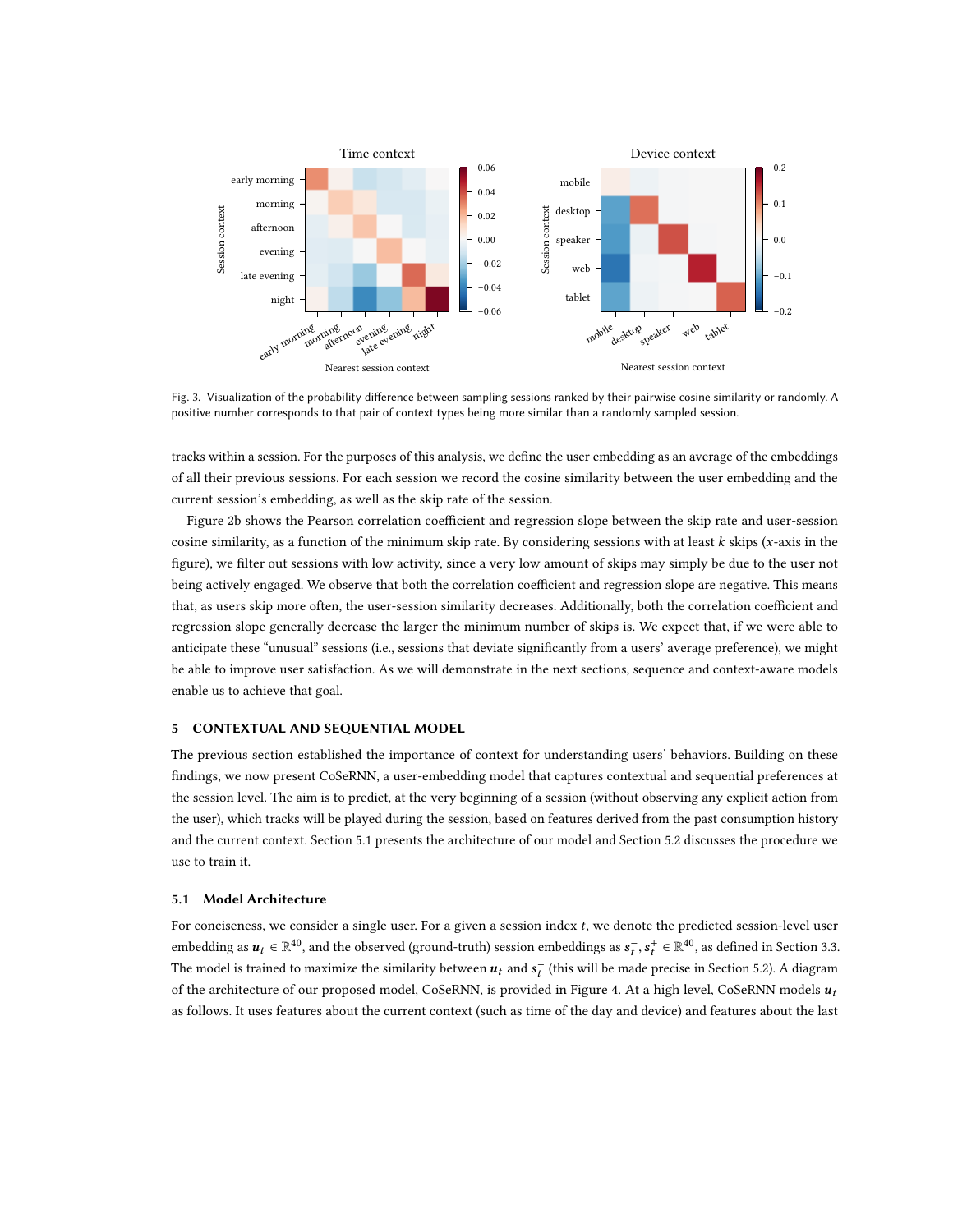<span id="page-8-0"></span>

Fig. 4. Overview of the CoSeRNN model. The model captures users' sequence-dependent and context-dependent preferences using information available at the beginning of a session.

session as input to two RNNs, representing play and skip behavior. These RNNs combine the input with a latent state, capturing sequential dependencies in the user's consumption habits. Finally, the outputs of the two RNNs are combined and fused with a long-term user embedding.

5.1.1 Notation. We denote a dense (fully-connected) neural network layer by  $FC_q(x) = g(Wx + b)$ , where W and b are a weight matrix and a bias vector of suitable dimensions, respectively, and  $g$  is an activation function. We consider three such functions, a) the identity function  $id(x) = x$ , b) the elementwise rectifier ReLU(x) =  $[\max\{0, x_i\}]$ , and c) the softmax function softmax( $\mathbf{x}$ ) = [exp  $x_i / \sum_j \exp x_j$ ]. We denote by  $f \circ g(x)$  the composition of  $f$  and  $g$  evaluated at  $x$ , i.e.,  $f(g(x))$ , and by  $\mathbf{x} \oplus \mathbf{y}$  the concatenation of the vectors  $\mathbf{x}$  and  $\mathbf{y}$ .

5.1.2 Input Layers. We start with two feature vectors,

$$
f_t^+ = c_t \oplus s_{t-1}^+ \oplus \begin{bmatrix} N_{t-1} & z_{t-1} & \Delta_t \end{bmatrix}, \quad f_t^- = c_t \oplus s_{t-1}^- \oplus \begin{bmatrix} N_{t-1} & z_{t-1} & \Delta_t \end{bmatrix},
$$

where  $c_t$  is a concatenation of one-hot encodings of the contextual variables  $D_t$ ,  $H_t$  and  $Y_t$ , and all other symbols refer to Table [1.](#page-4-0) These are input to the play and skip pathways of the network, respectively. Prior to passing the features to the RNN, we apply a learned nonlinear transformation. This enables the RNN to better focus on modeling latent sequential dynamics. In particular, we apply the following transformation:  $\hat{f}_t^+ = \text{FC}_{\text{ReLU}} \circ \text{FC}_{\text{ReLU}}(f_t^+)$ , which corresponds to two following the corresponds to two fully connected layers with ReLU activations. We obtain  $\hat{f}_t^-$  by applying the same transf  $\bar{f}_t$  by applying the same transformation to  $f_t^-$ .

5.1.3 Recurrent Layers. Next, we seek to capture and reuse relevant information from the user's history—beyond the last session. We do so by using an RNN with Long Short Term Memory (LSTM) cells [\[16\]](#page-14-26), and let  $(\mathbf{o}_t^+, \mathbf{h}_t^+) = \text{LSTM}(\hat{f}_t^+)$  $t_{t-1}$ ,  $h_{t-1}$ ), where  $\sigma_t^*$  is the output and  $h_t^*$  the hidden state.<sup>[5](#page-8-1)</sup> Similarly, we obtain  $(\sigma_t^-, h_t^-)$  from  $\hat{f}_t^-$ . We learn to combine | the outputs  $o_t^+$  and  $o_t^-$ , and then obtain the sequence and context-dependent part of the user embedding,  $\hat{u}_t$ , as

$$
\boldsymbol{o}_t = \text{FC}_{\text{ReLU}} \circ \text{FC}_{\text{ReLU}}(\boldsymbol{o}_t^- \oplus \boldsymbol{o}_t^+), \qquad \hat{\boldsymbol{u}}_t = \text{FC}_{\text{id}}(\boldsymbol{o}_t).
$$

5.1.4 Fusion with Long-term User Embedding. A long-term, context-independent embedding is able to explain the general preferences of a user relatively well [\[22\]](#page-14-25). We build upon this observation, and enable our RNNs to focus on

<span id="page-8-1"></span> $\frac{5}{5}$ At  $t = 0$ , the hidden state is initialized using a learned embedding that depends on the user's age.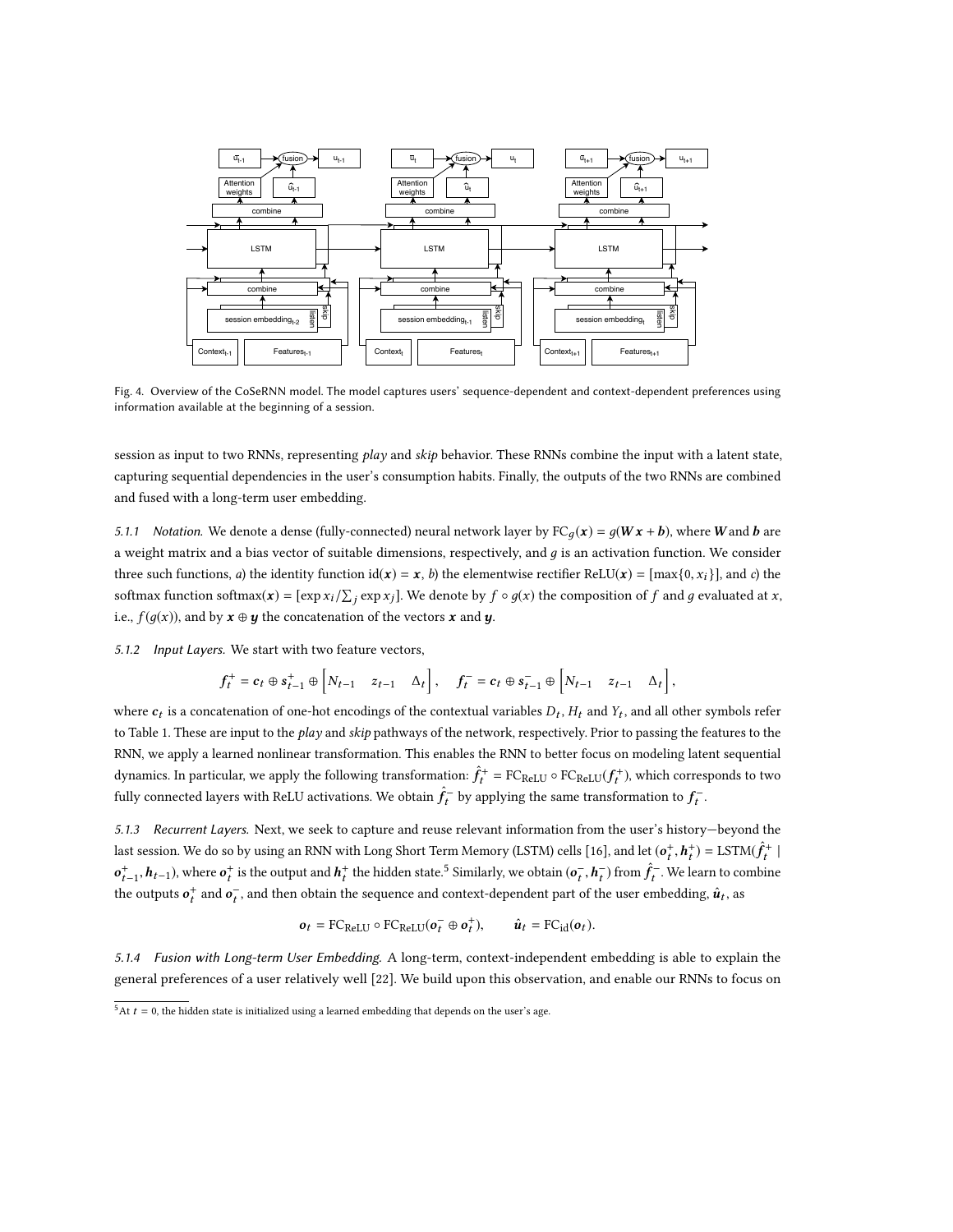learning session-specific *deviations* from a long-term user embedding  $\bar{u}_t$ , defined as a weighted average of all previous session embeddings,

<span id="page-9-3"></span>
$$
\bar{u}_t \propto \sum_{t'=1}^{t-1} \frac{t'}{t-1} s_{t'},\tag{1}
$$

normalized such that  $\|\bar{u}_t\| = 1$ . To fuse  $\bar{u}_t$  and  $\hat{u}_t$ , we learn attention weights based on the RNN output, such that uncertain RNN estimates can default to the long-term embedding. We compute the attention weights and use those to produce the final user embedding as  $u_t = \hat{\beta}_t \hat{u}_t + \bar{\beta}_t \bar{u}_t$ , where  $\left[\hat{\beta}\right]$ r<sup>t</sup>  $\bar{q}$  $\bar{\beta}_t$ ] = FC<sub>softmax</sub>( $\boldsymbol{o}_t$ ).

## <span id="page-9-1"></span>5.2 Training and Hyperparameter Tuning

To learn the parameters of the model, tune hyperparameters and evaluate the performance of our model, we split the dataset of Section [3](#page-3-0) into training, validation and test sets, respectively. The test set consists of all the sessions of the last two weeks of the dataset, and the validation set of the 5 days prior to the beginning of the test set.

<span id="page-9-4"></span>5.2.1 Loss function  $\&$  Optimization. Our model is trained to maximize the cosine similarity between the predicted embedding  $u_t$  and the observed one  $s_t$ . Because both embeddings are unit-norm, the cosine similarity can be computed simply by using a dot product. Formally, letting  $D$  be a training set consisting of pairs  $(i, t)$ , where i denotes the user and t the session, the loss function is defined as  $\ell = \sum_{i}^{L}(i,t) \in \mathcal{D}$   $(1 - u_{i}^{T} s_{it}^{+})$ , where  $u_{it}$  and  $s_{it}^{+}$  refer to the t-th session of user *i*. We minimize  $\ell$  using stochastic gradient descent with mini-batches, and find that the Adam optimizer [\[18\]](#page-14-27) works well, converging in a few tens of epochs.

5.2.2 Hyperparameter Tuning. We use the validation set to tune the learning rate  $\lambda \in \{0.001, 0.0005, 0.0001\}$ , LSTM cell sizes  $d \in \{100, 200, 400\}$ , and batch sizes  $m \in \{128, 256, 512\}$ , and keep fully connected layers fixed to size 200. Optimal performance is achieved by setting  $\lambda = 0.0005$ ,  $d = 400$ ,  $m = 256$ .

## <span id="page-9-0"></span>6 EXPERIMENTAL EVALUATION

We evaluate the predictive performance of our model on the music sessions dataset described in Section [3.](#page-3-0) We first present competing approaches (Section [6.1\)](#page-9-2), then we describe two ranking tasks that we use to evaluate our model (Section [6.2\)](#page-10-0) and provide detailed results (Section [6.3\)](#page-11-0). Finally, we perform an ablation study and shed light on how the different components of our model contribute to its predictive performance (Section [6.4\)](#page-12-0).

## <span id="page-9-2"></span>6.1 Baselines

We evaluate the performance of several baselines and ground-truth approaches. Our aim is to a) understand the various metrics we consider in terms of lower-bounds (achieved by trivial models) and upper bounds (ground-truth), and b) tease apart the impact of modelling contextual and sequential effects. We consider the following six baselines.

- Last, any cxt This simple baseline predicts the current session embedding using the vector of the last session (irrespective of that session's context), that is,  $s_{t-1}^+$ . The underlying assumption is that the session vector does not depend on context but that it may change quickly over time.
- Last, same cxt Similar to the previous one, except that it uses the vector of the last session whose context is identical to the current one.
- Avg, any cxt The current session is modeled as a weighted average of all past session vectors (irrespective of their contexts), similarly to the long-term user embedding in Equation [\(1\)](#page-9-3).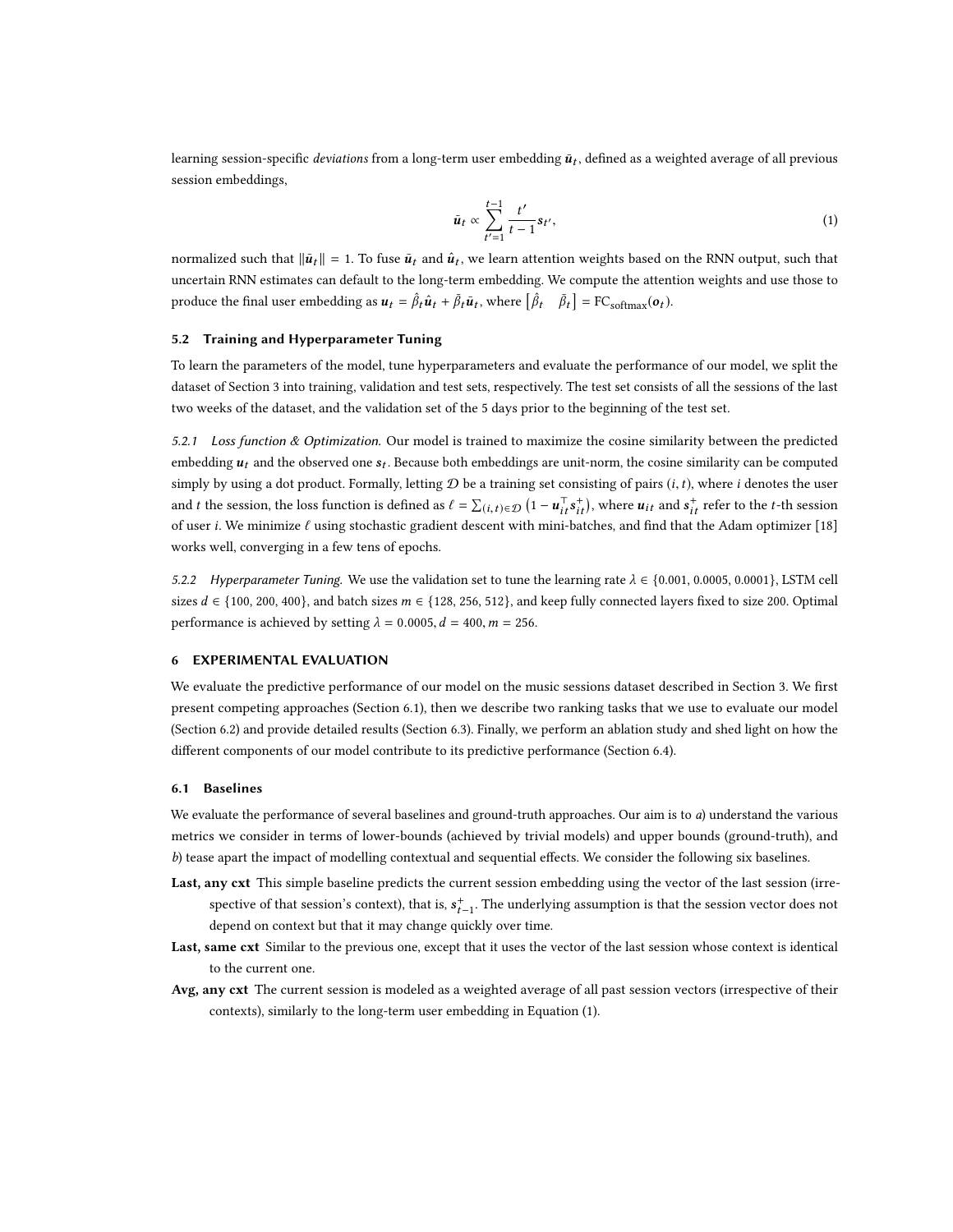Avg, same cxt Consists of a weighted average of past sessions as for the previous baseline, except that only sessions with a context that is identical to the current one are considered.

Popularity The predicted current session vector is equal to that of the past session containing the most popular tracks. JODIE The state-of-the-art embedding prediction model of Kumar et al. [\[21\]](#page-14-5). JODIE takes both contextual and sequential

- effects into account. To match our setup, we leave the track embedding fixed (i.e., we use the existing pretrained embeddings), and use multiple RNNs to represent combinations of all, skipped, and listened parts of the session (similarly to our model). We also use the cosine distance as loss function, as we found that using the  $\ell_2$ -loss (as presented in their paper) obtained inferior results in our setting.
- RRN The model of Wu et al. [\[35\]](#page-15-1). RRN learns to predict future behavioral trajectories using contextual and sequential information. We tune the parameters used in the original paper and adapt it to our setting by changing the objective function to be the same as that of CoSeRNN (see Section [5.2.1\)](#page-9-4). We replace the original rating prediction layer to have an output of 40 (our embedding size) rather than 1 (their rating score). Similar to JODIE, we leave the embedding of tracks fixed and use multiple RNNs for representing all, skipped, and listened parts of the session.
- LatentCross The model of Beutel et al. [\[3\]](#page-14-10). LatentCross introduces a method for modulating the state of an RNN model with contextual features. We adapt it to our setting by changing the objective function to be the same as that of CoSeRNN. We also replace the final softmax layer originally used in LatentCross with a feed forward layer of dimension 40 (our embedding size). With this change, LatentCross can be used to generate embedding predictions rather than individual item predictions. Similar to JODIE and RRN, we leave the embedding of tracks fixed, and allow LatentCross to use multiple RNNs for representing all, skipped, and listened parts of the session.

Architectural network choices aside, an important difference between our CoseRNN and the state-of-the-art baselines is in how static (or long-term) user embeddings are combined with recurrent neural network outputs. JODIE uses a static user embedding, RRN learns a stationary user embedding per time step, and LatentCross does not have any. In contrast, CoSeRNN computes a weighted long-term user embedding grounded in a user's actual past consumption, such that the recurrent neural network can focus on learning a sequence and context-dependent offset vector, which is fused with the long-term user embedding using attention weights (see Section [5](#page-7-0) for further details).

In addition to these baselines, we also examine two oracle variants, to obtain a sense of the difficulty of the various predictive tasks.

Oracle Full The predicted session vector is exactly equal to the (ground-truth) observed one.

Oracle Half The session vector is modeled as the average of half of the tracks of the current session, selected uniformly at random among all the tracks in the session. By using only half of the tracks, it can be seen as a noisy version of Oracle Full, and highlights the inherent variability inside a session.

## <span id="page-10-0"></span>6.2 Tasks & Metrics

As discussed in Section [5.2,](#page-9-1) our model is trained to maximize the cosine similarity between the predicted user embedding and observed session embedding. While this loss is attractive from a computational standpoint (being differentiable and smooth), it is merely a useful proxy to the real problem: producing better, more relevant just-in-time recommendations. To assess whether our optimization metric is indeed helping us solving that problem, we evaluate all approaches on two additional tasks.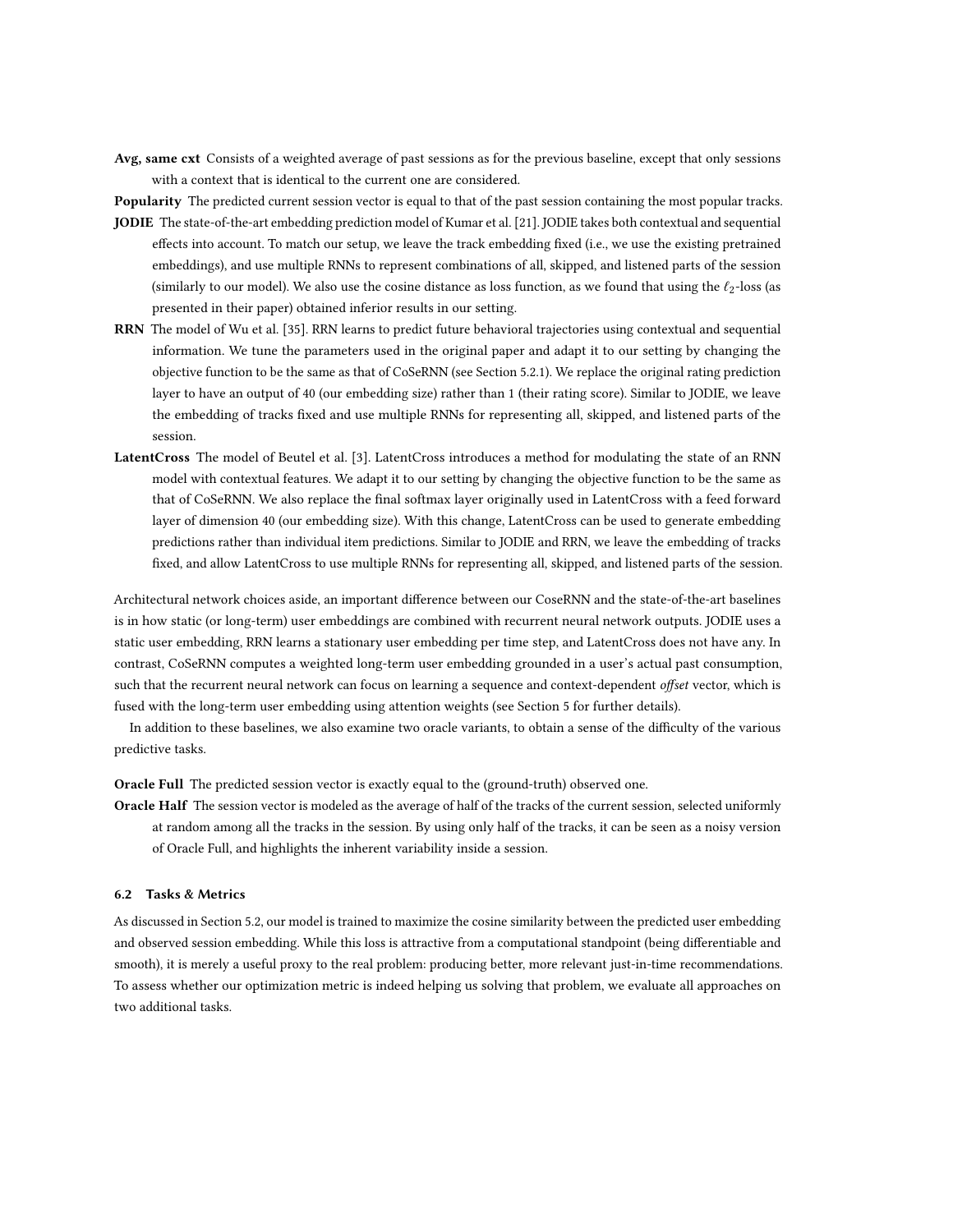|                 |        | Session ranking |         |            | Track ranking |          |        |           |        |
|-----------------|--------|-----------------|---------|------------|---------------|----------|--------|-----------|--------|
|                 |        | $K=20$          |         | $K=50$     |               | $K = 25$ |        | $K = 100$ |        |
| Model           | Cosine | <b>MRR</b>      | Rank    | <b>MRR</b> | Rank          | mAP      | Rec@10 | mAP       | Rec@10 |
| Last, any cxt   | 0.6527 | 0.1721          | 10.0767 | 0.1133     | 21.9245       | 0.3585   | 0.4394 | 0.1300    | 0.1372 |
| Last, same cxt  | 0.5990 | 0.2094          | 9.3128  | 0.1009     | 23.5288       | 0.3398   | 0.4223 | 0.1154    | 0.1156 |
| Avg, any cxt    | 0.6797 | 0.1835          | 10.0882 | 0.1034     | 23.7337       | 0.3485   | 0.4250 | 0.1225    | 0.1291 |
| Avg, same cxt   | 0.6609 | 0.2087          | 9.3365  | 0.1031     | 23.4767       | 0.3476   | 0.4313 | 0.1199    | 0.1239 |
| Popularity      | 0.4278 | 0.2012          | 9.5670  | 0.0967     | 24.0233       | 0.3457   | 0.4338 | 0.1165    | 0.1190 |
| <b>RRN</b> [35] | 0.6918 | 0.1970          | 9.6689  | 0.1286     | 21.2980       | 0.3794   | 0.4678 | 0.1425    | 0.1594 |
| LatentCross [3] | 0.6921 | 0.1967          | 9.6669  | 0.1286     | 21.2610       | 0.3794   | 0.4678 | 0.1422    | 0.1592 |
| $IO$ DIE $[21]$ | 0.6970 | 0.2079          | 9.3438  | 0.1303     | 21.2258       | 0.3836   | 0.4734 | 0.1450    | 0.1638 |
| CoSeRNN (ours)  | 0.7115 | 0.2319          | 8.6642  | 0.1507     | 19.5288       | 0.4011   | 0.4981 | 0.1574    | 0.1816 |
| Oracle half     | 0.7077 | 0.4723          | 5.2294  | 0.3711     | 11.3131       | 0.7732   | 0.8052 | 0.5824    | 0.6163 |
| Oracle full     | 1.0000 | 0.9985          | 1.0067  | 0.9988     | 1.0068        | 0.8323   | 0.8861 | 0.6220    | 0.6951 |

<span id="page-11-1"></span>Table 2. Empirical performance of various session-prediction approaches on a music dataset. Best result is highlighted in bold (all differences are statistically significant at the 0.001 level using a paired two-tailed  $t$ -test).

6.2.1 Session Ranking. The aim here is to measure how well a given approach can discriminate the current session from previous ones. For a given session t, we consider the K session vectors  $\{s_{t-K+1}^+, \ldots, s_{t-1}^+\}$  $_{t}^{+}$ }. We rank these session vectors by decreasing cosine similarity with the predicted user embedding  $u_t$ , and measure the rank of  $s_t$ . For  $K \in \{20, 50\}$ , we report the mean reciprocal rank (MRR) and the average rank.

6.2.2 Track Ranking. Here the aim is to measure how well a given approach can predict the tracks that a user listens to in a given session. Similarly to session ranking, this measures if the approaches are able to adapt to the user's current preferences, but where the individual items are considered in contrast to an aggregated session representation. Given a session t, we consider the set of K distinct tracks a user has listened to most recently (across all previous sessions). For  $K \in \{25, 100\}$ , we rank these tracks by decreasing cosine similarity with the predicted vector  $\hat{s}_t$  and report the mean average precision (mAP) and the average recall@10. If we are able to rank tracks that are contained in the session highly, it means that we can anticipate the user behavior well, e.g., by showing the relevant tracks more prominently (or even start playing them directly).

Experimental Setup. We use the dataset described in Section [3](#page-3-0) and the training procedure of Section [5.2.](#page-9-1) For all methods, when predicting the user embedding of the  $t$ -th session, we use all the data up to (but not including) session  $t$ .

#### <span id="page-11-0"></span>6.3 Results

Table [2](#page-11-1) presents the performance on the test set for the cosine-similarity loss as well as for the various metrics used for the session and track ranking tasks. CoSeRNN consistently outperforms the baselines on all metrics across all tasks (all differences are statistically significant using a pairwise two-tailed t-test at the 0.001 level). It is interesting to note that although there is a clear positive correlation between cosine similarity and the other metrics, a higher cosine similarity does not automatically imply better performance on the ranking tasks.

The four models that are optimized on the cosine similarity (RRN, LatentCross, JODIE, and CoSeRNN) are clearly superior to the simple heuristic baselines on both ranking tasks. Among all simple baselines, it is worth noting that Last, any cxt generally performs the best (except on cosine and on session ranking for  $K = 20$ ), an indication that recency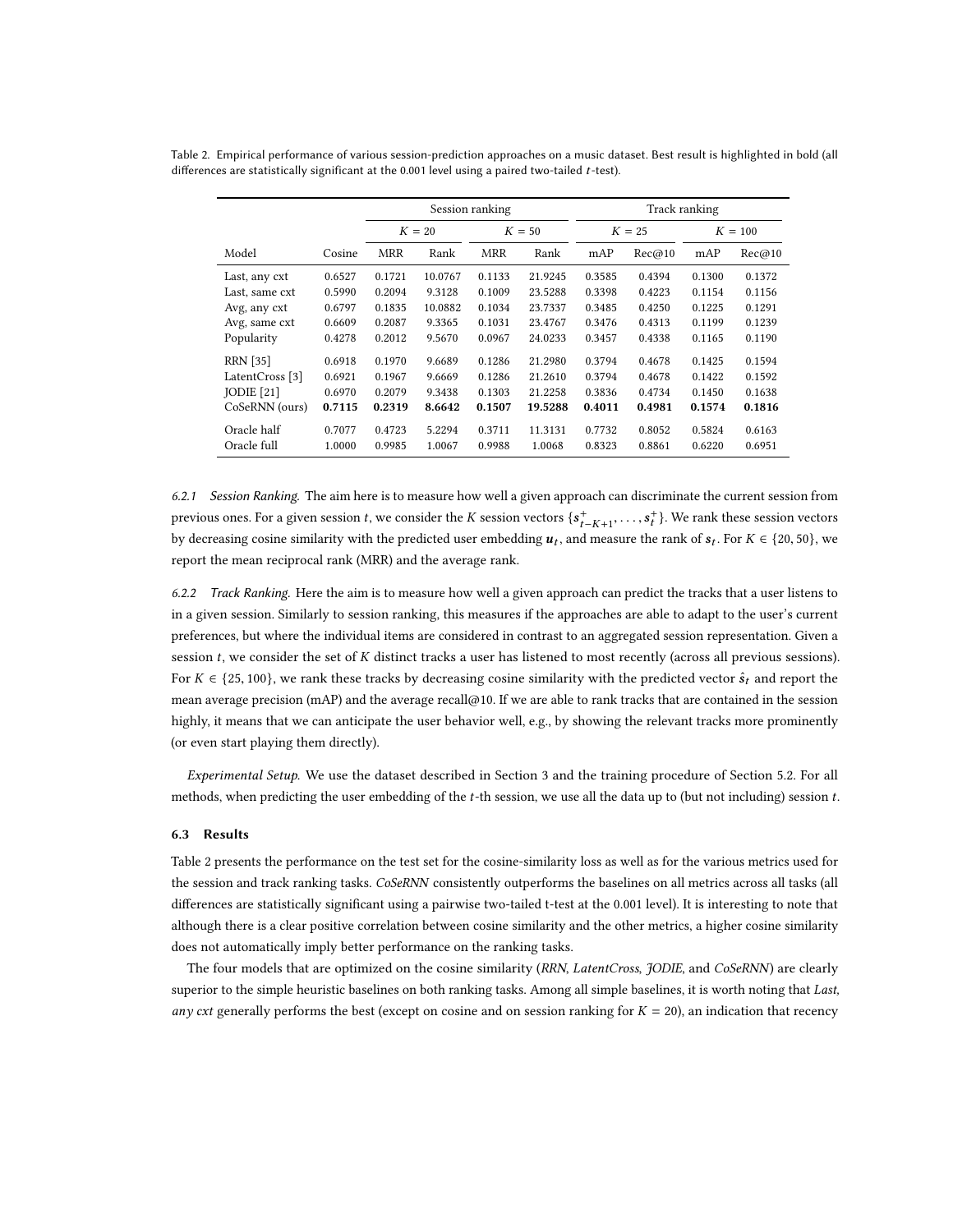

<span id="page-12-1"></span>

Fig. 5. Improvement of CoSeRNN over JODIE. We compute MRR for  $K = 50$  and mAP and recall@10 for  $K = 100$ .

plays an important role in music recommendation; we investigate this further in Section [6.4.](#page-12-0) This also explains part of the performance gap from the simple baselines to JODIE and CoSeRNN, as they are able to better capture the recency aspect through recurrent neural networks.

The results up to now are averages over all users and test sessions. We now seek to answer the question: does the performance vary across contexts? We plot the relative improvement of CoSeRNN over JODIE (the state-of-the-art approach) in Figure [5.](#page-12-1) For conciseness, we only consider a subset of the metrics, and use  $K = 50$  and  $K = 100$  for the session and track ranking tasks, respectively. Generally, the improvements are consistent across all contexts. Interestingly, some of the contexts that occur infrequently see a comparatively larger relative improvement, such as for the web or—to a smaller extent—night contexts.

## <span id="page-12-0"></span>6.4 Ablation Study

We focus on the empirical performance of CoSeRNN and seek to understand how different choices affects the model, which we ablate in two different ways: 1) by varying the features given as input to the model, and 2) by processing played and skipped tracks in different ways.

6.4.1 Input Features. We divide features given as input to our model into five groups: the embeddings of the last session  $\sum_{t=1}^{\infty}$  and  $\sum_{t=1}^{\infty}$ , and the stream source of the last session  $z_{t-1}$ . Additionally, we consider a hypothetical scenario<sup>[6](#page-12-2)</sup> where  $\mathbf{r}_t^+$  and  $\mathbf{s}_t^-$ , the current context  $\mathbf{c}_t$ , the number of tracks in the last session  $N_{t-1}$ , the time (in seconds) elapsed since the we have access to the stream source of the *current* session,  $z_t$ .

The performance of the corresponding models on the cosine similarity and track ranking tasks is given in Table [3.](#page-13-0) The current session context is associated with the biggest increase in cosine similarity, which is to be expected as context is highly indicative of the content in a session (as seen in Section [4\)](#page-5-0). In addition, information about the previous session significantly helps improving performance, particularly on the track ranking task. If, in addition to knowing a user device and the time of the day, we know which stream source they intend to stream from, our model predictive performance increases substantially.

<span id="page-12-2"></span><sup>6</sup>This scenario assumes that we are given partial information about the user intent in the current session. This assumption is realistic in practice, but the trade-off is that we cannot present recommendations immediately at app launch time.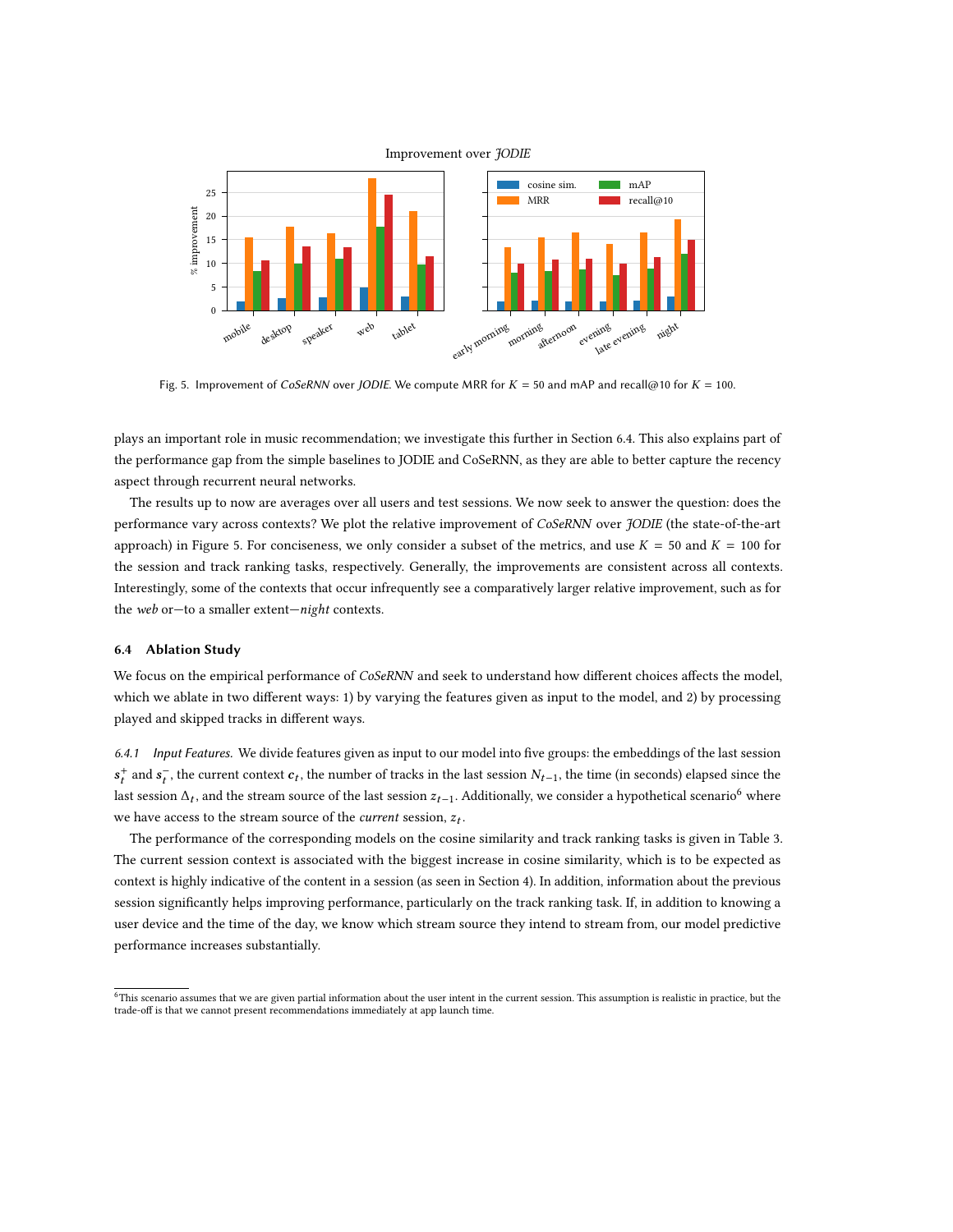<span id="page-13-0"></span>Table 3. Performance of CoSeRNN model variants with access to increasing subsets of input features.

Table 4. Performance of four CoSeRNN model variants that encode the session in different ways.

|                       |        | Track ranking $(K = 100)$ |           |                       |        |        | Track ranking $(K = 100)$ |
|-----------------------|--------|---------------------------|-----------|-----------------------|--------|--------|---------------------------|
| Features              | Cosine | mAP                       | Recall@10 | Session encoding      | Cosine | mAP    | Recall@10                 |
| Last sess. embeddings | 0.7062 | 0.1518                    | 0.1731    | All                   | 0.6966 | 0.1442 | 0.1623                    |
| + curr. context       | 0.7091 | 0.1527                    | 0.1748    | Plays                 | 0.7103 | 0.1567 | 0.1801                    |
| $+$ # tracks in last  | 0.7103 | 0.1569                    | 0.1807    | $Plays + skips$       | 0.7115 | 0.1574 | 0.1816                    |
| + time since last     | 0.7109 | 0.1569                    | 0.1808    | $Plays + skips + all$ | 0.7114 | 0.1569 | 0.1809                    |
| + last stream source  | 0.7115 | 0.1574                    | 0.1816    |                       |        |        |                           |
| + curr. stream source | 0.7313 | 0.1777                    | 0.2100    |                       |        |        |                           |

6.4.2 Listened vs. Skipped Tracks. The final architecture of our model partitions tracks in a session into two subsets, played tracks and skipped tracks. To better understand the impact of this particular choice, we compare our model to three alternative variants. The first one does not distinguish between played and skipped tracks, and instead considers the average embedding of all tracks in the session. The second one disregards skipped tracks completely and focuses only on played tracks. The last one considers played and skipped tracks separately, but also adds in another RNN pathway that considers the average of all tracks. Table [4](#page-13-0) displays the performance attained by each model.

Separating played tracks from skipped tracks is clearly beneficial to model performance. Interestingly, considering skipped tracks in addition to played tracks does bring some performance benefits. Even though the performance benefit is small, this does highlight the dissimilarities between a user skipped and listened tracks, and it helps to improve the model capabilities of understand a user music preferences. Finally, considering the union of played and skipped tracks in addition to the two partitions is unnecessary and does not improve performance.

#### 7 CONCLUSION

In this work, we consider the task of learning contextual and sequential user embeddings suited for music recommendation at the beginning of a session. To this end, we first perform multiple exploratory analyses, gaining a better understanding of how sessions are distributed according to context, how music consumption varies depending on context, and how context correlates with the tracks within a session. We find that most users experience a diversity of contexts (even though some occur more frequently than others), that sessions belonging to rarely occurring contexts vary the most (in terms of contents), and that sessions with the same context have more similar content.

Driven by these findings, we present CoSeRNN, a recurrent neural network embedding model that learns the sequential listening behaviour of users, and adapts it to the current context. CoSeRNN does this through the combination of a) a global long-term embedding that captures a user's long-term music preferences, and b) a sequence and context-dependent offset. In contrast to prior methods that require expensive model evaluations to produce recommendations, the approach taken by CoSeRNN enables efficiently generating recommendations by using fast approximate nearest neighbour searches. When evaluated empirically on a large-scale dataset of sessions, CoSeRNN outperforms baseline and state-of-the-art embedding-based approaches by upwards of 10% in session and track recommendation tasks. In future work, hashing-based embedding approaches would be interesting to investigate in our setting, as existing work on content-aware recommendation [\[12,](#page-14-28) [39\]](#page-15-7) and similarity search [\[11,](#page-14-29) [13,](#page-14-30) [32\]](#page-14-31) have shown hashing-based approaches to allow large efficiency gains at the cost of a marginal effectiveness reduction.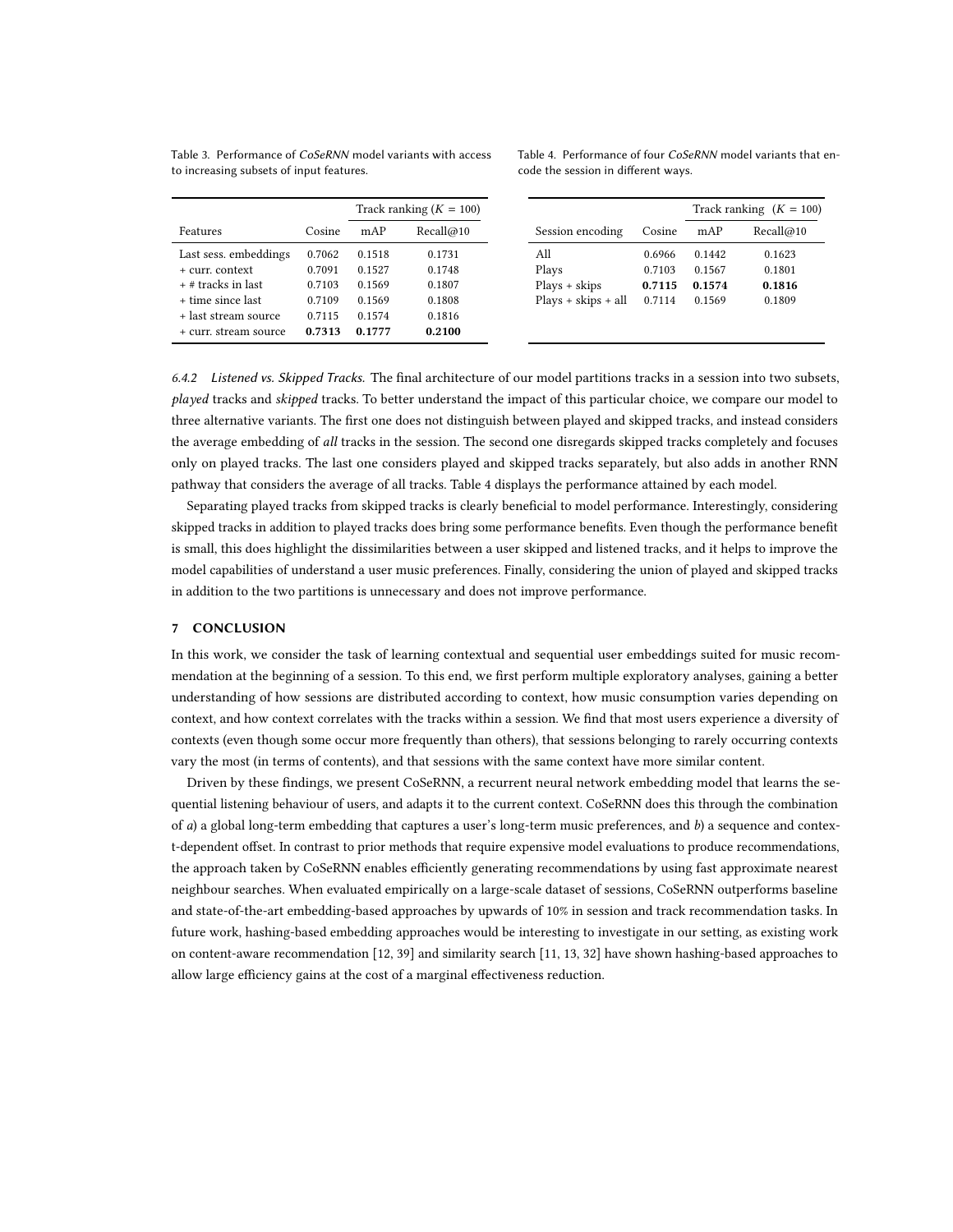#### REFERENCES

- <span id="page-14-1"></span>[1] A. Anderson, R. Kumar, A. Tomkins, and S. Vassilvitskii. 2014. The dynamics of repeat consumption. In international conference on World wide web. ACM, 419–430.
- <span id="page-14-6"></span>[2] Y. Bachrach, Y. Finkelstein, R. Gilad-Bachrach, L. Katzir, N. Koenigstein, N. Nice, and U. Paquet. 2014. Speeding up the xbox recommender system using a euclidean transformation for inner-product spaces. In Conference on Recommender systems. ACM, 257–264.
- <span id="page-14-10"></span>[3] A. Beutel, P. Covington, S. Jain, C. Xu, J. Li, V. Gatto, and E. H. Chi. 2018. Latent cross: Making use of context in recurrent recommender systems. In International Conference on Web Search and Data Mining. 46–54.
- <span id="page-14-17"></span>[4] G. Bonnin and D. Jannach. 2014. Automated generation of music playlists: Survey and experiments. ACM Computing Surveys (CSUR) 47, 2 (2014), 1–35.
- <span id="page-14-23"></span>[5] B. Brost, R. Mehrotra, and T. Jehan. 2019. The Music Streaming Sessions Dataset. In The World Wide Web Conference. ACM, 2594–2600.
- <span id="page-14-19"></span>[6] T. Cebrián, M. Planagumà, P. Villegas, and X. Amatriain. 2010. Music recommendations with temporal context awareness. In Conference on Recommender systems. ACM, 349–352.
- <span id="page-14-15"></span>[7] J. Chen, C. Wang, and J. Wang. 2015. Will you" reconsume" the near past? fast prediction on short-term reconsumption behaviors. In Conference on Artificial Intelligence.
- <span id="page-14-18"></span>[8] S. Chen, J. L. Moore, D. Turnbull, and T. Joachims. 2012. Playlist prediction via metric embedding. In Proceedings of the 18th ACM SIGKDD international conference on Knowledge discovery and data mining. 714–722.
- <span id="page-14-11"></span>[9] H. Dai, Y. Wang, R. Trivedi, and L. Song. 2016. Deep coevolutionary network: Embedding user and item features for recommendation. arXiv preprint arXiv:1609.03675 (2016).
- <span id="page-14-9"></span>[10] E. Frolov and I. Oseledets. 2017. Tensor methods and recommender systems. Interdisciplinary Reviews: DataMining and Knowledge Discovery (2017).
- <span id="page-14-29"></span>[11] C. Hansen, C. Hansen, J. G. Simonsen, S. Alstrup, and C. Lioma. 2019. Unsupervised Neural Generative Semantic Hashing. In Proceedings of the 42nd International ACM SIGIR Conference on Research and Development in Information Retrieval. 735–744.
- <span id="page-14-28"></span>[12] C. Hansen, C. Hansen, J. G. Simonsen, S. Alstrup, and C. Lioma. 2020. Content-Aware Neural Hashing for Cold-Start Recommendation. In Proceedings of the 43rd International ACM SIGIR Conference on Research and Development in Information Retrieval. 971–980.
- <span id="page-14-30"></span>[13] C. Hansen, C. Hansen, J. G. Simonsen, S. Alstrup, and C. Lioma. 2020. Unsupervised Semantic Hashing with Pairwise Reconstruction. In Proceedings of the 43rd International ACM SIGIR Conference on Research and Development in Information Retrieval. 2009–2012.
- <span id="page-14-20"></span>[14] N. Hariri, B. Mobasher, and R. Burke. 2012. Context-aware music recommendation based on latenttopic sequential patterns. In Proceedings of the sixth ACM conference on Recommender systems. 131–138.
- <span id="page-14-14"></span>[15] B. Hidasi, A. Karatzoglou, L. Baltrunas, and D. Tikk. 2016. Session-based recommendations with recurrent neural networks. (2016).
- <span id="page-14-26"></span>[16] S. Hochreiter and J. Schmidhuber. 1997. Long short-term memory. Neural computation 9, 8 (1997), 1735–1780.
- <span id="page-14-21"></span>[17] M. Kaminskas, F. Ricci, and M. Schedl. 2013. Location-aware music recommendation using auto-tagging and hybrid matching. In Conference on Recommender systems. ACM, 17–24.
- <span id="page-14-27"></span>[18] D. P. Kingma and J. Ba. 2014. Adam: A method for stochastic optimization. arXiv preprint arXiv:1412.6980 (2014).
- <span id="page-14-16"></span>[19] Y. J. Ko, L. Maystre, and M. Grossglauser. 2016. Collaborative Recurrent Neural Networks for Dynamic Recommender Systems. In ACML, Vol. 63.
- <span id="page-14-4"></span>[20] Y. Koren, R. Bell, and C. Volinsky. 2009. Matrix Factorization Techniques for Recommender Systems. Computer 42, 8 (Aug. 2009), 30–37.
- <span id="page-14-5"></span>[21] S. Kumar, X. Zhang, and J. Leskovec. 2019. Predicting dynamic embedding trajectory in temporal interaction networks. In International Conference on Knowledge Discovery & Data Mining. ACM, 1269–1278.
- <span id="page-14-25"></span>[22] R. Mehrotra, J. McInerney, H. Bouchard, M. Lalmas, and F. Diaz. 2018. Towards a fair marketplace: Counterfactual evaluation of the trade-off between relevance, fairness & satisfaction in recommendation systems. In International Conference on Information and Knowledge Management. ACM, 2243–2251.
- <span id="page-14-24"></span>[23] T. Mikolov, K. Chen, G. Corrado, and J. Dean. 2013. Efficient estimation of word representations in vector space. arXiv preprint arXiv:1301.3781  $(2013)$
- <span id="page-14-2"></span>[24] M. Park, J. Thom, S. Mennicken, H. Cramer, and M. Macy. 2019. Global music streaming data reveal diurnal and seasonal patterns of affective preference. Nature Human Behaviour 3, 3 (2019), 230.
- <span id="page-14-7"></span>[25] M. J. Pazzani and D. Billsus. 2007. Content-based recommendation systems. In The adaptive web. Springer, 325–341.
- <span id="page-14-22"></span>[26] T. F. Pettijohn, G. M. Williams, and T. C. Carter. 2010. Music for the seasons: seasonal music preferences in college students. Current Psychology 29, 4 (2010), 328–345.
- <span id="page-14-8"></span>[27] M. Quadrana, P. Cremonesi, and D. Jannach. 2018. Sequence-aware recommender systems. ACM Computing Surveys (CSUR) 51, 4 (2018), 1–36.
- <span id="page-14-3"></span>[28] S. Raza and C. Ding. 2019. Progress in context-aware recommender systems—an overview. Computer Science Review 31 (2019), 84–97.
- <span id="page-14-12"></span>[29] P. Ren, Z. Chen, J. Li, Z. Ren, J. Ma, and M. de Rijke. 2019. RepeatNet: A repeat aware neural recommendation machine for session-based recommendation. In Conference on Artificial Intelligence, Vol. 33. 4806–4813.
- <span id="page-14-0"></span>[30] M. Schedl, H. Zamani, C.-W. Chen, Y. Deldjoo, and M. Elahi. 2018. Current challenges and visions in music recommender systems research. Journal of Multimedia Information Retrieval (2018), 95–116.
- <span id="page-14-13"></span>[31] G. Shani, D. Heckerman, and R. I. Brafman. 2005. An MDP-based recommender system. Journal of Machine Learning Research (2005), 1265-1295.
- <span id="page-14-31"></span>[32] D. Shen, Q. Su, P. Chapfuwa, W. Wang, G. Wang, R. Henao, and L. Carin. 2018. NASH: Toward End-to-End Neural Architecture for Generative Semantic Hashing. In Proceedings of the 56th Annual Meeting of the Association for Computational Linguistics (Volume 1: Long Papers). 2041–2050.